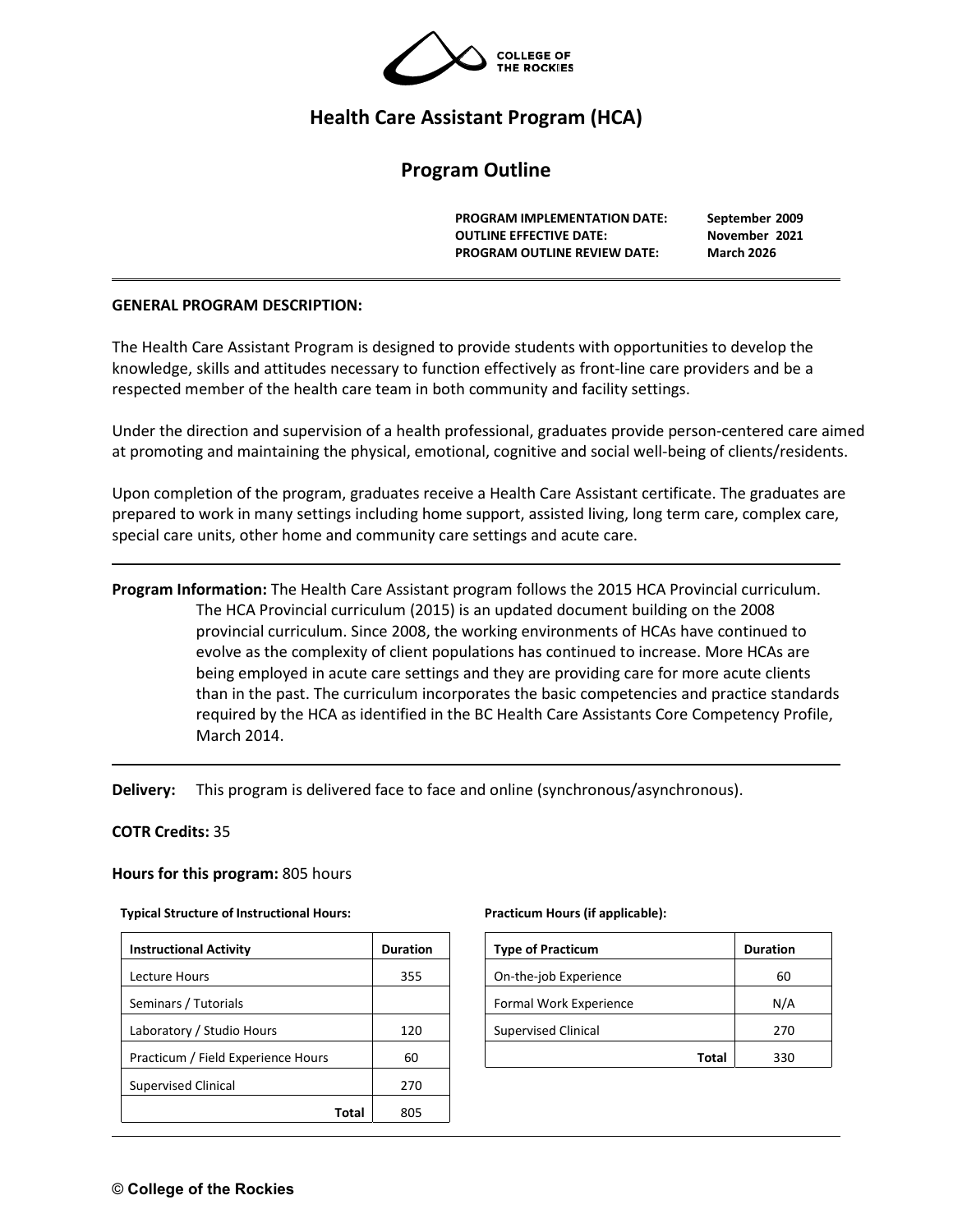Natasha Fontaine, RN, BN, PID

Signature

Dean Signature

#### **APPROVAL SIGNATURES:**

Department Head Sandi Hill E-mail: [shill@cotr.bc.ca](mailto:shill@cotr.bc.ca)

Dean of Health and Human Services Heather Hepworth E-mail: [hepworth@cotr.bc.ca](mailto:hepworth@cotr.bc.ca)

Department Head Signature

EDCO

Valid from: November 2021 – March 2026

Education Council Approval Date

## **PROGRAM REQUIREMENTS AND TRANSFER CREDIT:**

#### **Admission Requirements:**

#### **Academic**

- Grade 10 or Adult Basic Education Intermediate Level Certificate or equivalent
- Minimum 60% in either English 10, English First Peoples 10, Composition 10 and Spoken Language 10, English First Peoples Writing 10 and English First Peoples Spoken Language 10, ENGL 070, or English Assessment
- Minimum 60% in either Math 10, Foundations of Math 10 and Pre-Calculus 10, MATH 070, or Math Assessment

#### **English Language Proficiency Requirements**

- Applicants whose first language is not English will be required to take a standardized proficiency assessment per BC Health Care Assistant (HCA) Programs English Language Competency Requirements [https://www.cachwr.bc.ca/Documents/Educators/English-](https://www.cachwr.bc.ca/Documents/Educators/English-Language-Competency_HCA-Program-Entry_2018.aspx)[Language-Competency\\_HCA-Program-Entry\\_2018.aspx](https://www.cachwr.bc.ca/Documents/Educators/English-Language-Competency_HCA-Program-Entry_2018.aspx)
- It is the applicant's responsibility to arrange this assessment through Student Services or an Education Advisor at the College

#### **Additional Admission Requirements**

- Core Competency Profile Declaration
- Criminal Record Check (CRC) through the Ministry of Public Safety and Solicitor General
- English Competency Self-Declaration
- FOIPP Voluntary Self-Disclosure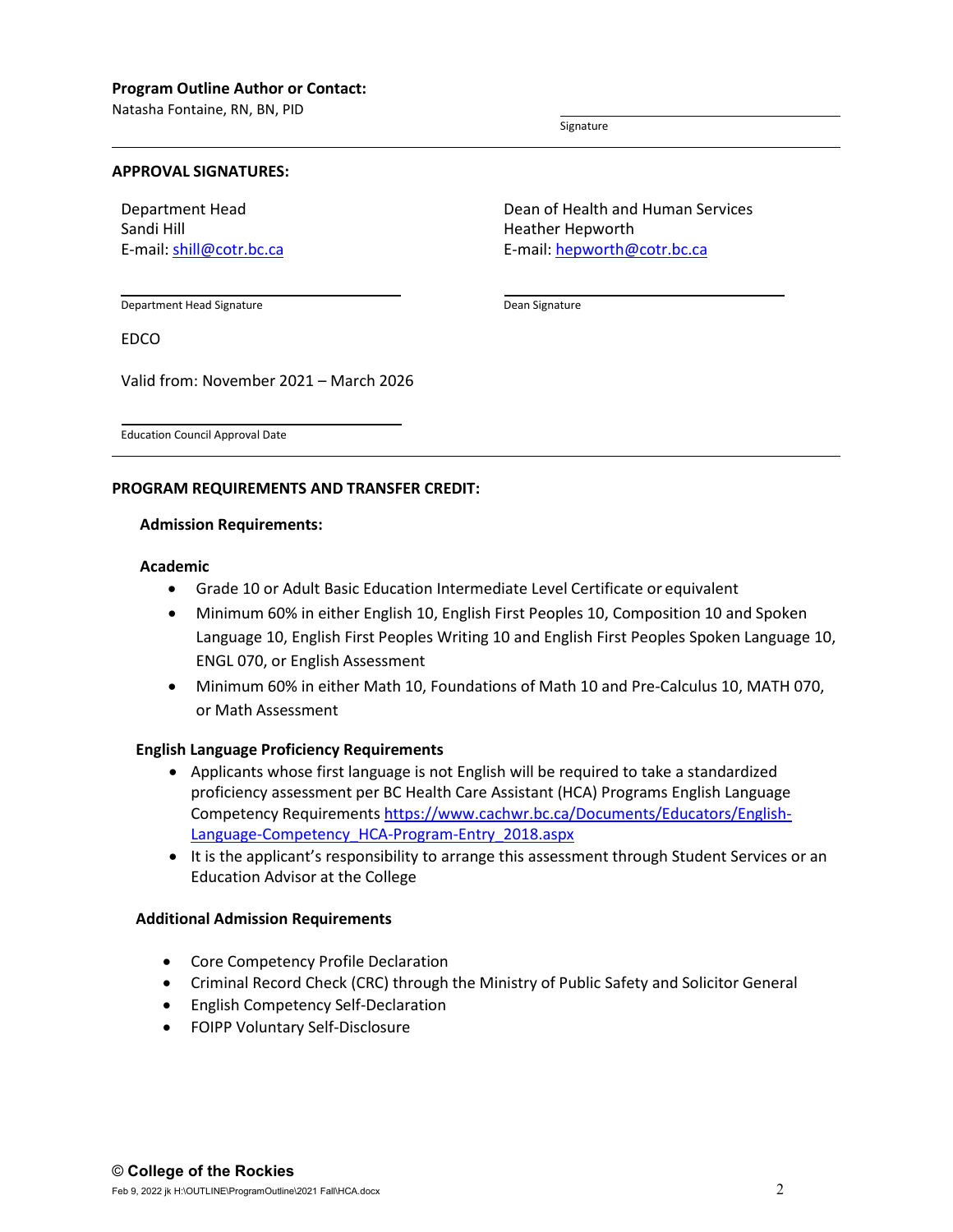# **Practicum Requirements**

- CPR Level C certification, current for the duration of the program. Acceptable CPR courses must include a face-to-face component and may be combined with a first aid course
- One of the following first aid certifications:

| St. John Ambulance Standard First Aid  | Workplace Emergency First Aid       |
|----------------------------------------|-------------------------------------|
| St. John Ambulance Emergency First Aid | <b>Red Cross Standard First Aid</b> |
| Lifesaving Society Emergency First Aid | <b>Emergency Medical Responder</b>  |
| Lifesaving Standard First Aid          | Primary Care Paramedic              |
| Occupational First Aid Level 1, 2 or 3 | <b>Advanced Care Paramedic</b>      |
| Red Cross Emergency First Aid BC       | <b>Critical Care Paramedic</b>      |

- Foodsafe Level 1 certificate
- BCCDC Immunizations for BC Health Care Workers
- Annual influenza immunization
- Negative TB testing results

#### **Flexible Assessment (FA):**

Credit can be awarded for this course through FA  $\Box$  Yes  $\Box$  No



**Transfer Credit:** For transfer information within British Columbia, Alberta and other institutions, please visit [http://www.cotr.bc.ca/Transfer.](http://www.cotr.bc.ca/Transfer) Students should also contact an academic advisor at the institution where they want transfer credit.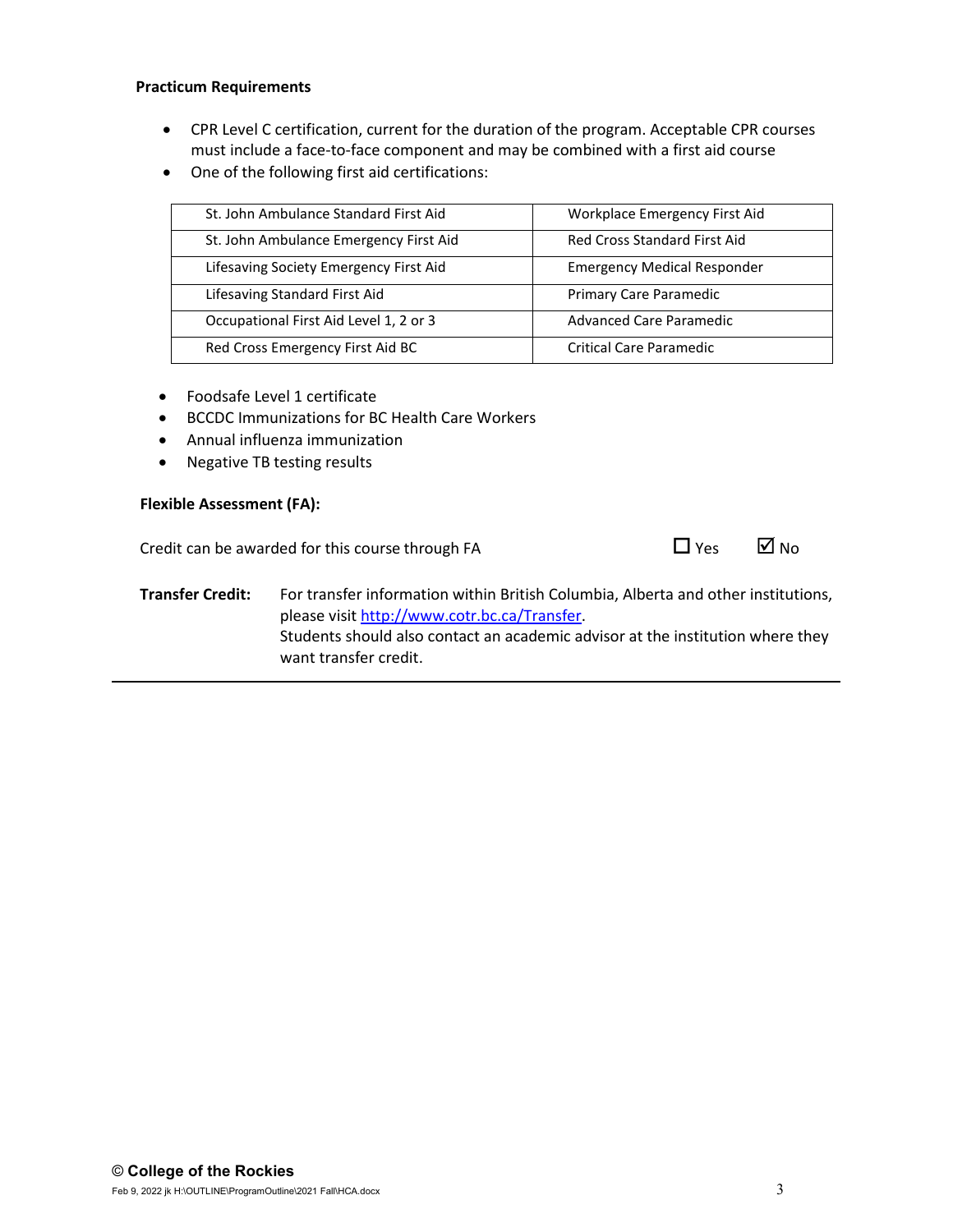# **Health Care Assistant Program**

| <b>Fall Semester:</b>                                                                                                   | <b>Hours</b><br>Lecture / Lab | <b>Credits</b> |
|-------------------------------------------------------------------------------------------------------------------------|-------------------------------|----------------|
| HCA 101 - Health & Healing: Concepts for Practice                                                                       | 70 hours - lecture            | 4              |
| HCA 102 - Health Care Assistant: Introduction to Practice<br>30 hours - lecture                                         |                               | 3              |
| HCA 103 - Health 1: Interpersonal Communications<br>50 hours - lecture                                                  |                               | 3              |
| HCA 104 - Health 2: Lifestyle and Choices<br>30 hours - lecture                                                         |                               | 3              |
| HCA 105 - Healing 1: Caring for Individuals Experiencing<br><b>Common Health Challenges</b>                             | 115 hours - lecture           | 4              |
| HCA 106 - Healing 2: Caring for Individuals Experiencing<br>60 hours - lecture<br><b>Cognitive or Mental Challenges</b> |                               | 4              |
| HCA 107- Healing 3: Personal Care and Assistance                                                                        | 4                             |                |
| Total                                                                                                                   | 475 hours                     | 25 credits     |

| <b>Winter Semester:</b>                                                                        | <b>Hours</b><br>Lecture / Lab                | <b>Credits</b> |
|------------------------------------------------------------------------------------------------|----------------------------------------------|----------------|
| HCA 108 - Practice Education Experience in Home Support,<br>Assisted Living and/or Group Homes | 60 hours clinical in<br>community setting    | 4              |
| HCA 109 - Practice Experience in Multi-Level/Complex Care                                      | 270 hours clinical in<br>residential setting | 6              |
| <b>Total</b>                                                                                   | 330 hours                                    | 10 credits     |

| Total Fall & Winter semesters | 805 hours | credits <sup>:</sup> |
|-------------------------------|-----------|----------------------|
|                               |           |                      |

# **COURSE GRADE:**

Course grades are assigned as follows:

|            |           |       | Δ-    | $B+$  |         | в-        |      |
|------------|-----------|-------|-------|-------|---------|-----------|------|
| <b>HCA</b> | $\geq 95$ | 94-90 | 89-85 | 84-80 | $79-75$ | $74 - 70$ | < 70 |

| <b>COM</b> | Completed to defined standard |
|------------|-------------------------------|
| <b>NCG</b> | No Credit Granted             |

A grade of COM/NCG is used for HCA 107, HCA 108 and HCA 109.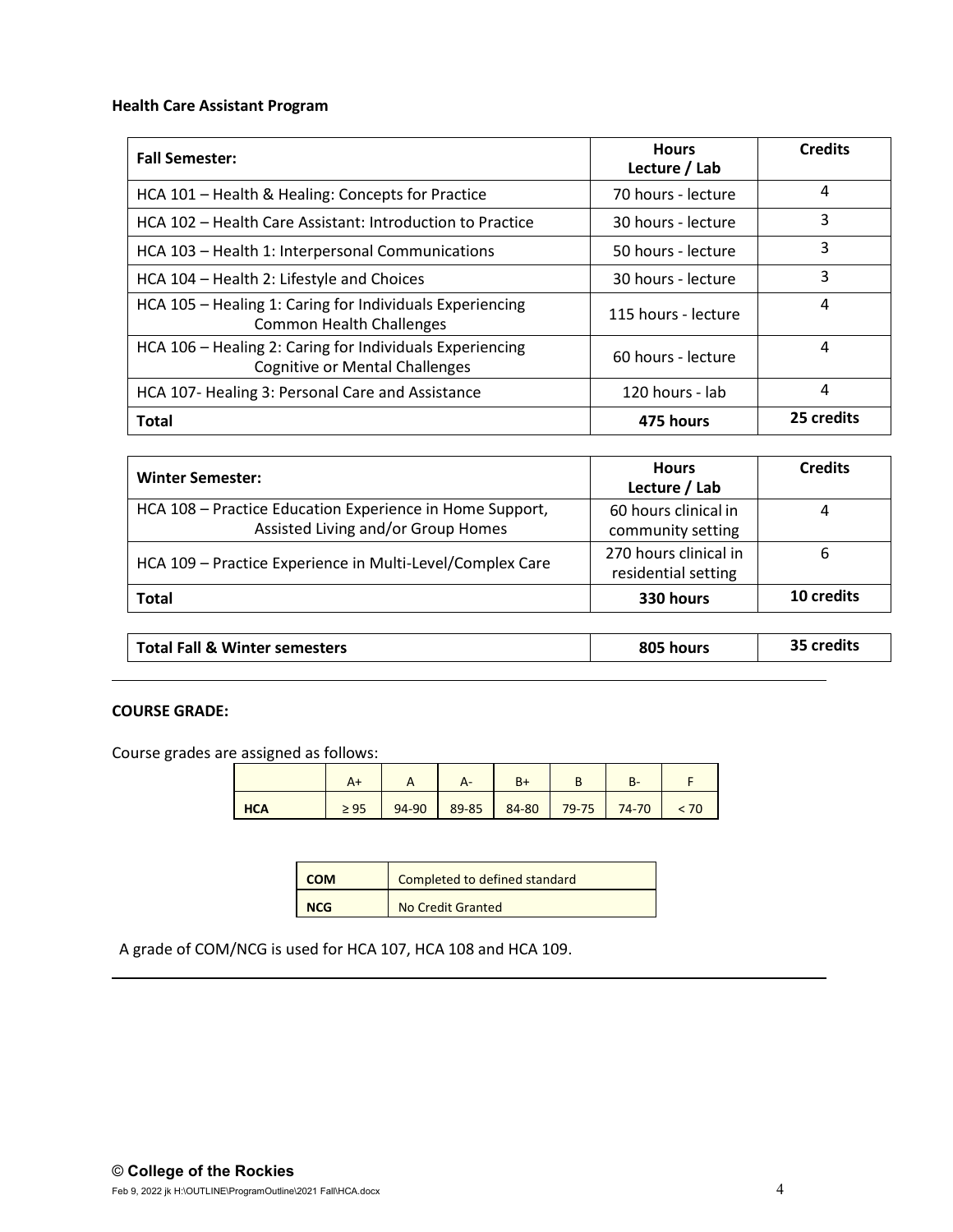## **COURSE DESCRIPTIONS:**

## **HCA 101 - Health and Healing: Concepts for Practice**

This course provides students with the opportunity to develop a theoretical framework for practice. Students will be introduced to the philosophical values and theoretical understandings that provide a foundation for competent practice as an HCA. The course focuses on concepts of caring and personcentered care; basic human needs and human development; family, culture and diversity as they relate to health and healing. Students will also be introduced to a problem-solving model that will be critical to their practice.

# **HCA 102 - Health Care Assistant: Introduction to Practice**

This course provides an introduction to the role of the HCA within the British Columbia health care system. Students are introduced to the health care team and the roles and functions of the HCA within the team. Students also have opportunities to develop self-reflective skills required for competent practice and will be introduced to effective job-finding approaches.

# **HCA 103 - Health 1: Interpersonal Communications**

This course focuses on the development of self-awareness, increased understanding of others, and development of effective interpersonal communication skills that can be used in a variety of care-giving contexts. Students are encouraged to become more aware of the impact of their own communication choices and patterns. They have the opportunity to develop and use communication techniques that demonstrate personal awareness, respect and active listening skills.

# **HCA 104 - Health 2: Lifestyle and Choices**

This course introduces students to a holistic concept of health and the components of health-enhancing lifestyles. Students are invited to reflect on their own experience of health, recognizing challenges and resources that can impact lifestyle choices. Students are introduced to a model that can be applied in other courses to understand the multi-faceted aspects of health and healing.

# **HCA 105 - Healing 1: Caring for Individuals Experiencing Common Health Challenges**

This course introduces the students to the normal structure and function of the human body and normal bodily changes associated with aging. Students explore common challenges to health and healing in relation to each body system. Students are also encouraged to explore person-centered practice as it relates to the common challenges to health and, in particular, to end of life care.

#### **HCA 106 - Healing 2: Caring for Individuals Experiencing Cognitive or Mental Challenges**

This course builds on content from other courses to assist students to explore concepts and care giving approaches that allow the student to work effectively with individuals experiencing cognitive or mental challenges. The emphasis in this course is on supporting clients with dementia, recognizing responsive behaviours and identifying person-centered intervention strategies.

#### **HCA 107 - Healing 3: Personal Care and Assistance**

This practical course offers students the opportunity to acquire personal care and assistance skills within the parameters of the Health Care Assistant role. The course is comprised of class and supervised laboratory experiences. The aim of this course is to assist the student to integrate theory from other courses to develop care-giver skills that maintain and promote the comfort, safety and independence of individuals in community and facility contexts.